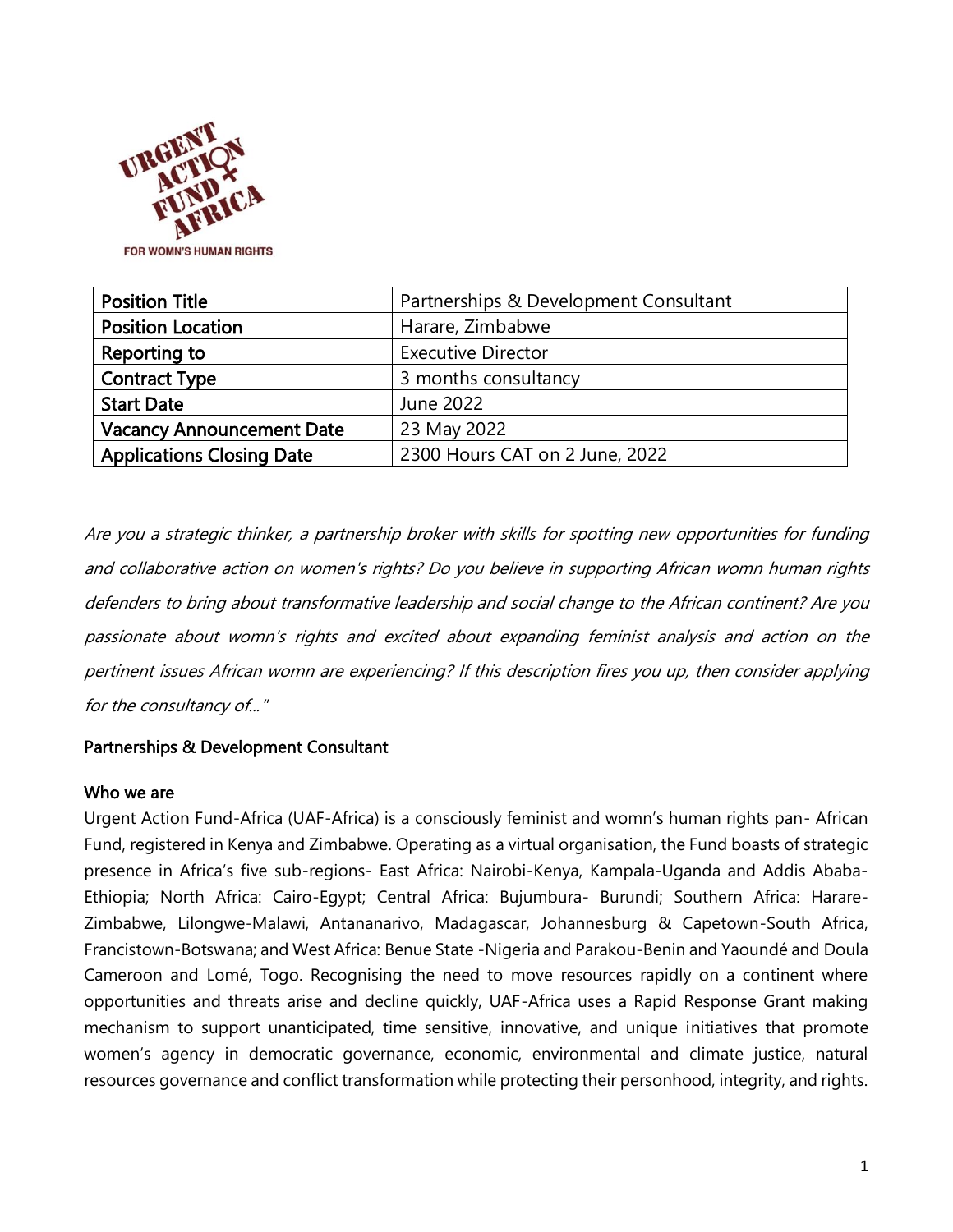#### Position Overview

UAF-Africa seeks a Partnerships & Development Consultant who will translate UAF-Africa's strategic plans into effective social justice initiatives and results. Guided by feminist principles and values, the Fund advocates for womn's equality, not only as a matter of human rights, but also as a fundamental prerequisite for social change, global security, and sustainable peace. In addition to her core business of Rapid Response Grantmaking, UAF-Africa also runs alliance building and advocacy initiatives in collaboration with other social justice organisations.

#### **Responsibilities**

## Partnership building

- Working closely with the Executive Director, develop and implement a partnership strategy to expand the reach and impact of on-going efforts in advancing UAF-Africa's focus areas. This will be achieved by utilising social marketing, strategic communications, resource mobilization, donor engagement and compliance among other strategies.
- Participate in networking activities to identify potential partners; network with local, regional, international; non-profit organizations (women's rights and mainstream social justice), donor institutions and actors, private sector actors and organisations and state and national agencies among other potential partners for future partnership building.
- Conceptualize new strategic initiatives that could be built around or benefit from diverse philanthropic actors.
- Manage on-going activities, including reviewing all programmatic opportunities; developing relationships with partners and potential partners; managing the partnerships pipeline as issues arise; researching programmatic and funding opportunities and selecting the most appropriate to be advanced; creating and implementing realistic project plans and timelines; coordinating and managing multiple projects.
- Serve as the primary liaison person within UAF-Africa for partnership building and development initiatives.
- Implement strategies to strengthen relationships with key external partners, including donors, grantees, community organizations, individual philanthropists among others.
- Develop and track measures of success and create progress reports for all partnerships.
- Develop and maintain a database of partners and prospective partners.
- Develop and implement a process for evaluating opportunities and ideas in terms of mission/goals fit and organizational capacity.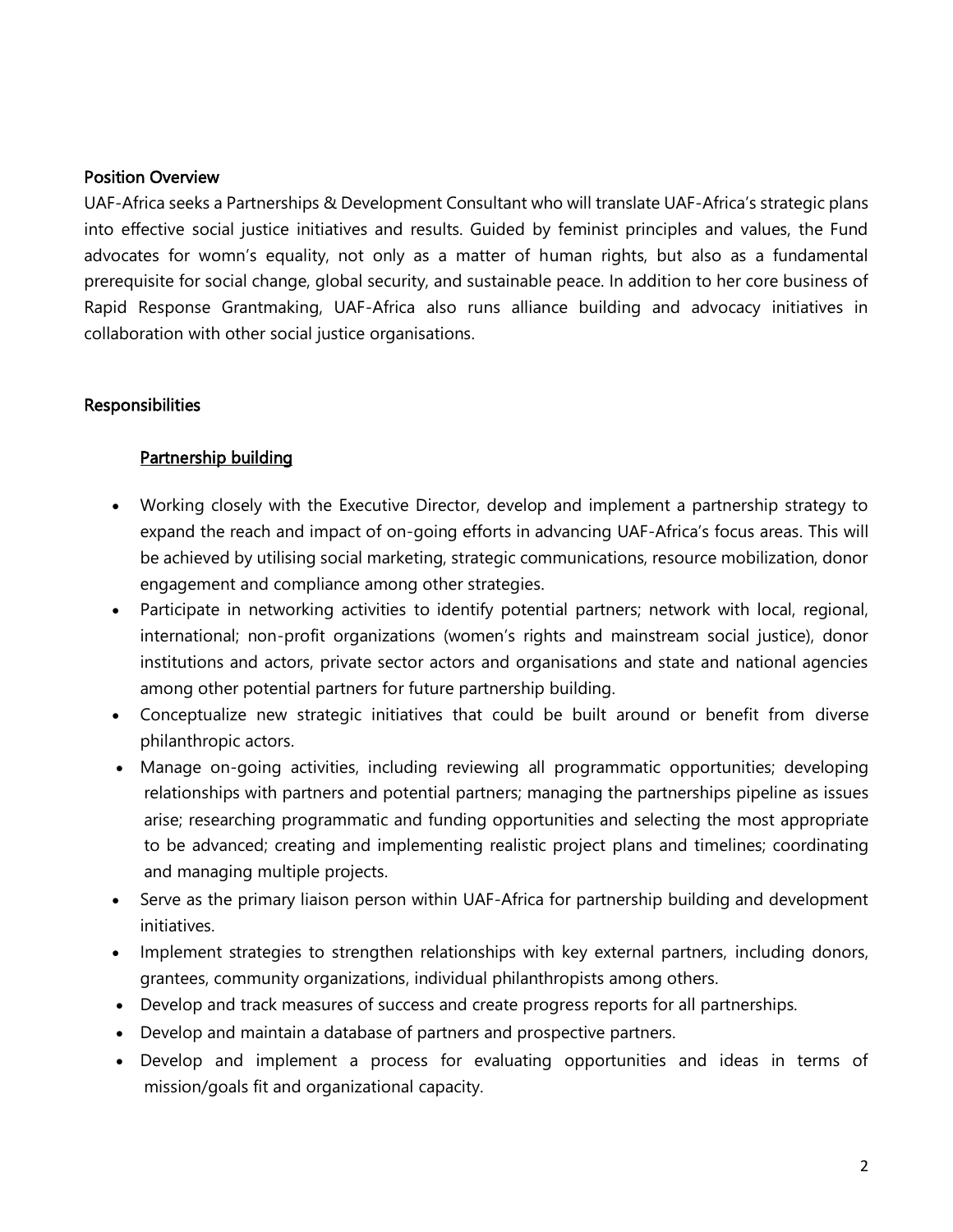• Work closely with the Fund's Finance, Legal, Programmes and Human Resources Managers to draft and negotiate partnership contracts.

## Development strengthening

- Oversee all resource mobilization initiatives to enhance and implement the existing strategy to grow UAF-Africa's resources in line with the current strategic plan.
- Be the focal person for proposal development in line with the resource mobilisation strategy and conduct donor mapping according to funding priorities of UAF-Africa.
- Monitor, identify, review and pursue a steady stream of grant funding opportunities.
- Review grant funding opportunities and facilitate go-no-go decision making processes with the Executive Director.
- Be the focal point for proposal development and donor reporting while facilitating crossfunctional teams to develop strong grant programme designs.
- Provide regular updates to the team on grant pipeline progress.
- Provide early identification and escalation of issues in grant performance to ensure risks are managed.
- **•** Conduct Learning, Monitoring and Evaluation on organizational resource mobilization and draw up analysis and lessons learnt.

# Other Responsibilities

- Participate as a member of the UAF-Africa's management team.
- Provide periodic reports for internal/external communications to the team and other stakeholders.
- **•** Prepare partnership reports for presentation to the Board as and when required.
- Assist with programmes public outreach, press releases and public presentations of UAF-Africa's work, especially on collaborative initiatives.
- **■** Maintain open and fluid multi-media communications with all partners and potential partners.
- **•** Develop partnership packages and presentations.
- Coordinate the development of Information Education and Communication related materials, i.e., media kits, posters, and joint publicity material.
- **EXECT** Any other responsibilities as assigned by the Executive Director.

# Knowledge, Skills, and Abilities

The ideal candidate shall have:

- **■** Master's degree in social sciences; Women's Studies, Gender Studies, Law, International Development, or other development fields.
- 8-10 years' expertise and experience in successful resource mobilization; funding proposal writing and oral presentation, program design, grant management for social justice NGOs-especially women's rights organisations.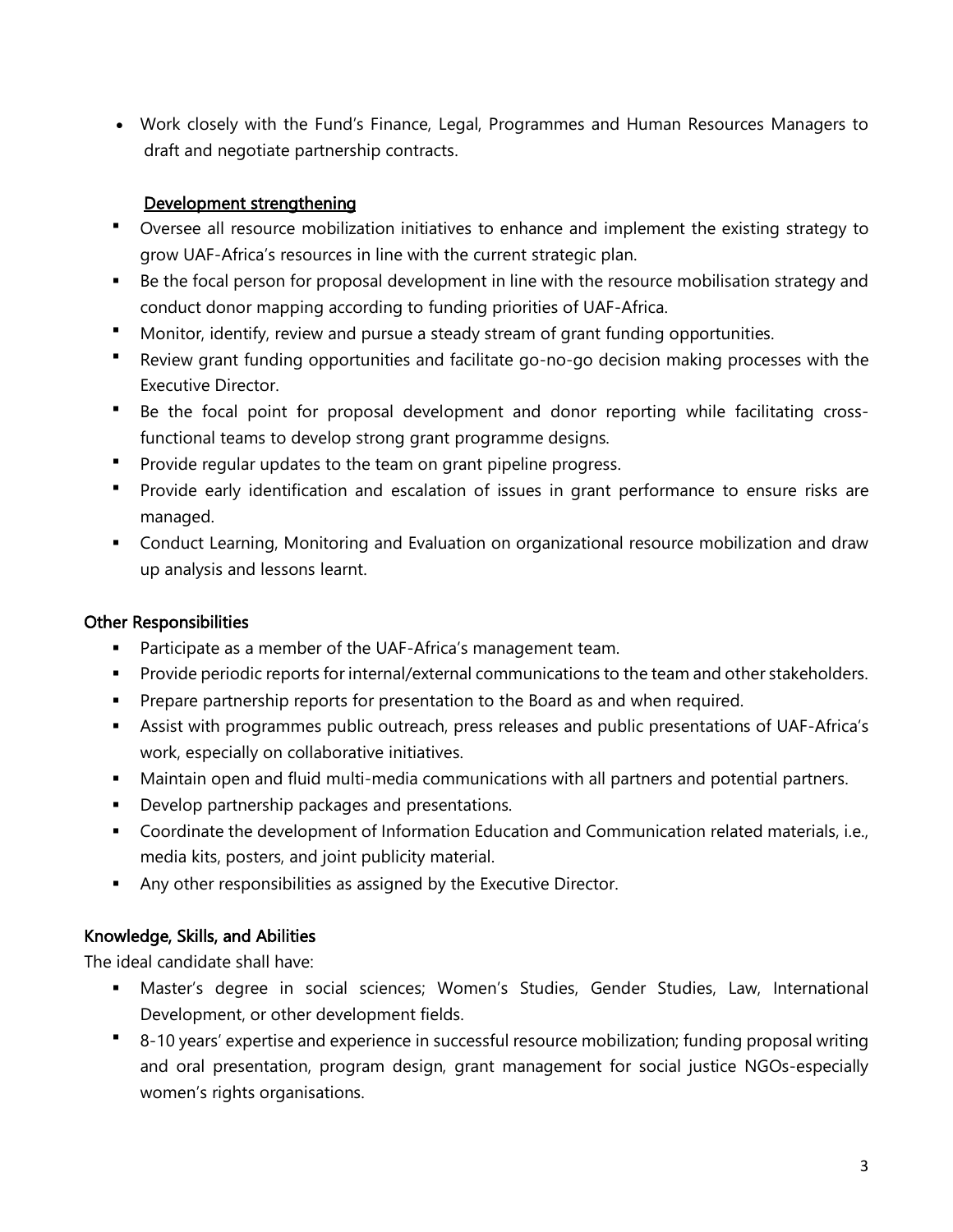- Knowledge of social justice/development frameworks, donor liaison and management.
- **Track record of success in networking and partnership building.**
- Experience in monitoring multiple grants, project budgets and financial reporting with strong financial awareness.
- Track record of success on motivating teams and of successfully conducting capacity building on resource mobilisation for social justice NGOs.
- Excellent inter-personal, public speaking and negotiation skills ability to communicate persuasively, in English.
- Advanced skills in Microsoft Office applications (Word, Database, Excel, PowerPoint) as well as strong familiarity with social media activism and usage.
- **EXTERG** Strong writing, proof-reading, organizational skills.
- **•** Demonstrated ability to anticipate emerging needs and integrate them speedily into priority settings.
- **EXT** Ability to work collaboratively and independently in a fast-paced and virtual team environment, while simultaneously managing many initiatives.

# Preferred

- Working knowledge of feminist and women's rights organisations and movements.
- **EXT** An appreciation of gender equality and women's rights issues, particularly in conflict and fragile political African settings.
- **E** Ability to interface sensitively with people from various social, economic, political, cultural, and religious backgrounds.
- Budget and financial management skills- familiarity with grant making is an added advantage.
- **Experience working with Salesforce software an added advantage.**

## Work Environment

This is a regional position that involves some national, regional, and international travel. UAF-Africa is an equal opportunity employer that does not discriminate in its hiring practices. To build the strongest possible workforce, UAF-Africa actively seeks a diverse applicant pool. The Fund is committed to creating an inclusive environment for all employees.

# How to Apply

Candidates interested in applying for this role need to register on UAF-Africa website & apply for this role using the below link:

## <http://uafahrrec.peopleshr.com/>